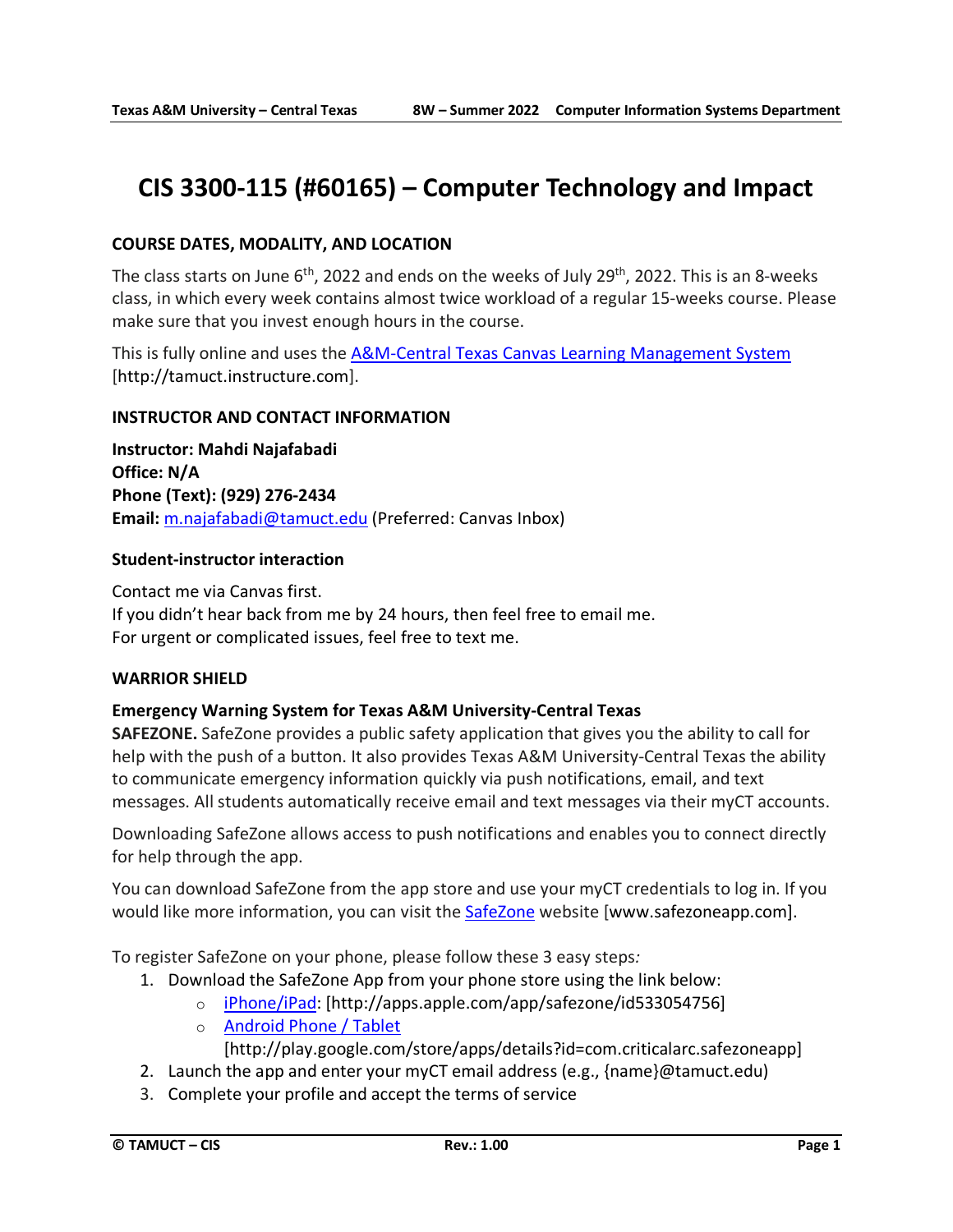#### **COURSE INFORMATION**

#### **Course Overview and Description**

This course explores today and tomorrow's technology with special attention to the impact on real people at home, work, and school. Several topics are presented: hardware and software fundamentals, essential applications, telecommunications, internet, artificial intelligence, programming, and the future of these technologies. Students work with word processing, spreadsheet, database, and presentation software, and other applications. The course is designed for students with little or no experience with personal computers and/or the applications presented.

#### **Course Objectives and Goal**

This course aims to give the students an in-depth understanding of why computers are essential components in business and society; introduce the fundamentals of computers and computer terminology, particularly with respect to personal computer hardware and software, and the Worldwide Web; to assist students in planning their career.

#### **Student Learning Outcomes**

- Explain why computer literacy is vital to success in today's world
- Discuss the evolution of the Internet
- Define *input* and differentiate among a program, command, and user response
- Describe how different types of *output* (text, graphics, audio, and video) are generated
- Differentiate between different types of storage devices and storage media
- Identify the four categories of application software
- Define system software and identify types of system software
- Demonstrate skills in word processing, spreadsheets, databases, and presentation software

#### **Competency Goals Statements (certification or standards)**

By passing this class, the students develop a foundation for the CompTIA A+ certification.

#### **Required Reading and Textbook**

The student is expected to read and review the assigned chapter(s) prior to class.



Title: *Discovering Computers ©2018: Digital Technology, Data, and Devices* Authors: Misty E. Vermaat et al. Publisher: Cengage Learning, 2017 – ISBN: 9781337285100

Title: *Microsoft Office 365: Office 2016* Author: Misty E. Vermaat Publisher: Cengage Learning – ISBN: 9781305870017

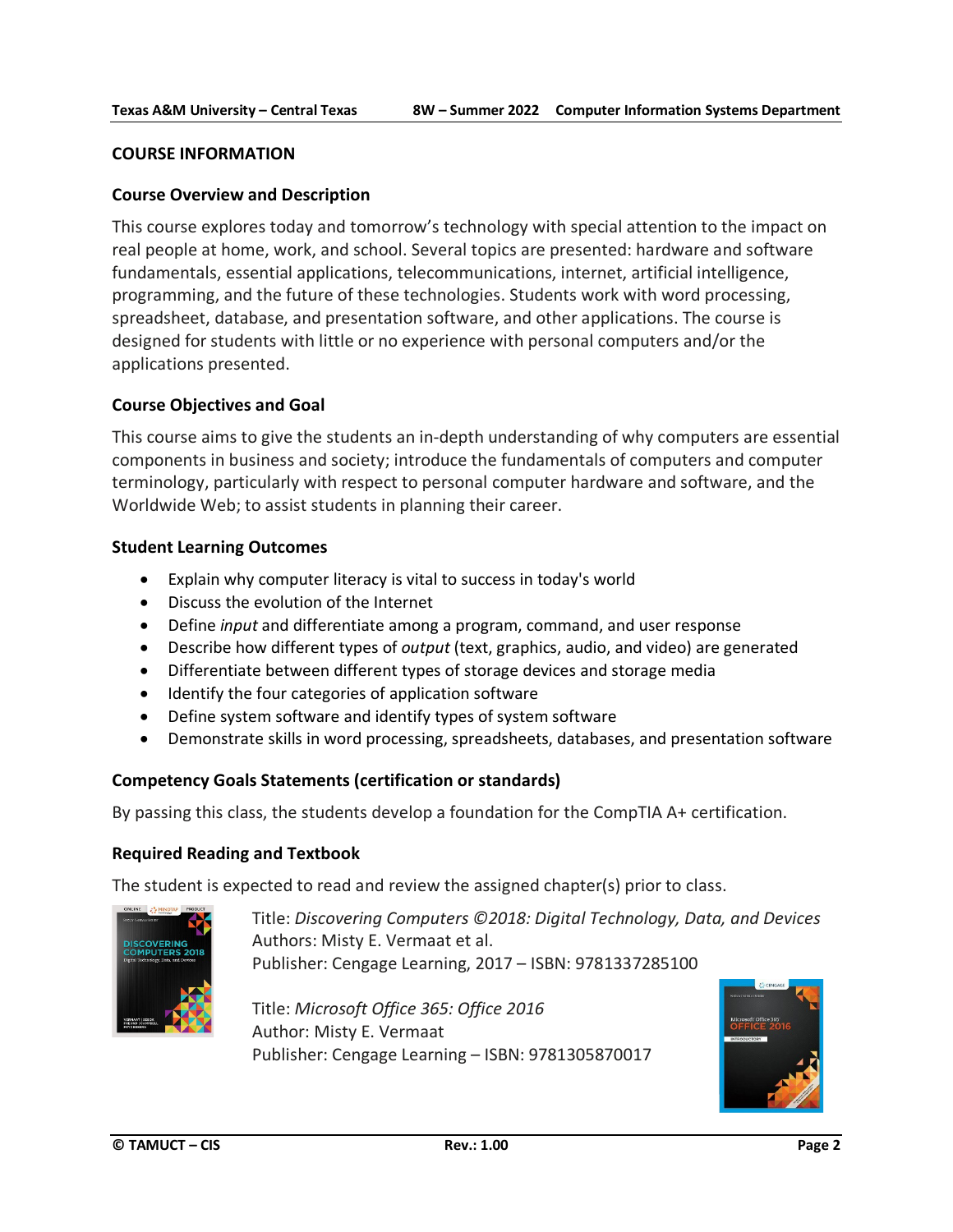### **COURSE REQUIREMENTS**

### **Participation:** 120 points

This will include an 'Introduction Task' in which you will write a short biography and explain what you hope to get from this class in the discussion board. Include a head and shoulder photo of yourself (professional style). Additionally, update your canvas profile and include a photo avatar (could be a selfie style if you like). (10 points)

You will also have 2 discussion questions worth 55 points each.

### **Quizzes:** 12 quizzes, each worth 20 points

The quizzes will be available via Canvas and will be timed. The quizzes have five attempts and the highest score for each quiz will be entered into the gradebook.

### **Assignments:** 8 assignments, each worth 30 points

Assignments with directions are posted on canvas. Late submissions will be penalized 10% of grade per day late.

**Examinations:** Three mini exams and one final exam (4 in total), each worth 100 points The final exam is comprehensive. Exams will be taken via Canvas, must be completed in one session, and will be timed. If accepted, late submissions will be penalized 10% of grade per day late. The fourth exam is a comprehensive exam covering all 12 chapters of the textbook.

#### **Grading Criteria Rubric and Conversion**

| <b>Required Activity</b>        | <b>Quantity</b> | <b>Points</b> | <b>Total</b> |
|---------------------------------|-----------------|---------------|--------------|
| Participation                   | N/A             | 120           | 120          |
| Quizzes                         | 12              | 20            | 240          |
| Microsoft Office<br>Assignments | 8               | 30            | 240          |
| Exams                           | 3               | 100           | 300          |
| Final - Comp.                   |                 | 100           | 100          |

Total: 1,000

| <b>Point Range</b> | Letter<br>Grade |
|--------------------|-----------------|
| 1,000-900          | А               |
| 899-800            | R               |
| 799-700            | C               |
| 699-600            | D               |
| 599-0              |                 |

# **Posting of Grades**

All grades will be posted on the Canvas Grade Book and students should monitor their grading status through this tool.

# **Grading Policies**

Late assignments are penalized by 10% for each day delay, up to three days only. Delayed assignments will not receive a grade after three days of delay. If you missed the original assignment deadline, send it to me via email.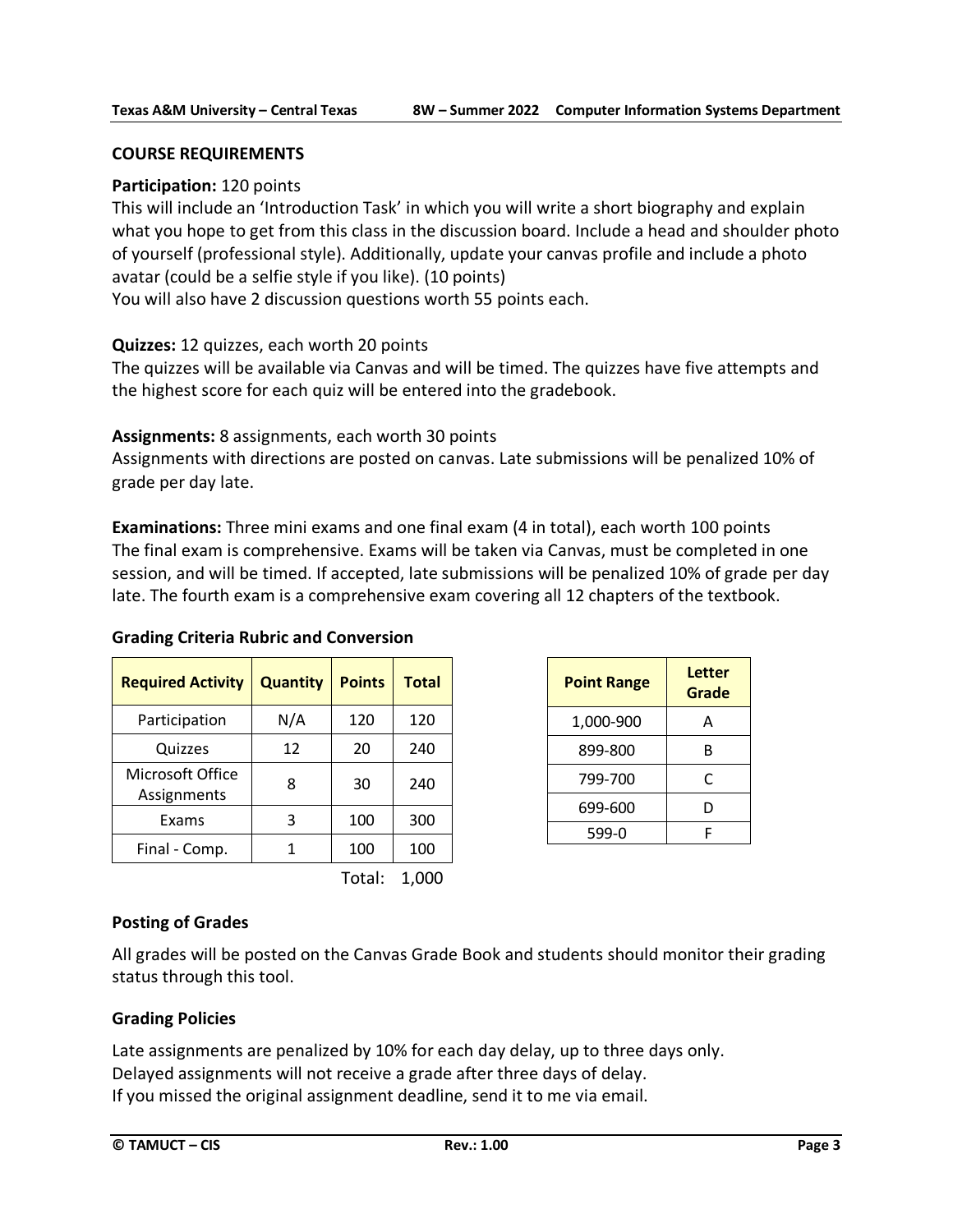If you become seriously ill during the semester or become derailed by unforeseen life circumstances, I will attempt to schedule a meeting with you to make arrangements for you to withdraw from the course with documentation.

#### **COURSE OUTLINE AND CALENDAR**

# **Complete Course Calendar**

| <b>Week</b>     | <b>Assigned Readings</b>                                                          | <b>Tasks Due</b>           |
|-----------------|-----------------------------------------------------------------------------------|----------------------------|
|                 | Course Syllabus                                                                   | Introductions              |
| Week 1          | Chapter 01 - Introducing Today's Technologies                                     | Quiz Ch. 01                |
| $(6/6 - 6/12)$  | Chapter 02 - Connecting and Communicating Online                                  | Quiz Ch. 02                |
|                 | Assure that you have access to Microsoft Office Software                          | HW Word #1                 |
| Week 2          | Chapter 03 - Computers and Mobile Devices                                         | Quiz Ch. 03<br>Quiz Ch. 04 |
| $(6/13 - 6/19)$ | Chapter 04 - Programs and Apps                                                    |                            |
|                 |                                                                                   | HW Word #2                 |
| Week 3          | <b>Exam 1 Preparation: Review chapters 1 to 4</b>                                 | Exam 1                     |
| $(6/20 - 6/26)$ | Chapter 05 - Digital Security, Ethics, and Privacy                                | Quiz Ch. 05                |
|                 |                                                                                   | <b>HW PowerPoint #1</b>    |
| Week 4          |                                                                                   | Quiz Ch. 06                |
|                 | Chapter 06 - Computing Components<br>Chapter 07 - Input and Output                | Quiz Ch. 07                |
| $(6/27 - 7/3)$  |                                                                                   | <b>HW PowerPoint #2</b>    |
| Week 5          |                                                                                   | Quiz Ch. 08                |
| $(7/4 - 7/10)$  | Chapter 08 - Digital Storage<br><b>Exam 2 Preparation: Review chapters 5 to 8</b> | Exam 2                     |
|                 |                                                                                   | HW Excel #1                |
| Week 6          | Chapter 09 - Operating Systems                                                    | Quiz Ch. 09                |
| $(7/11 - 7/17)$ | Chapter 10 - Communicating Digital Content                                        | Quiz Ch. 10                |
|                 |                                                                                   | HW Excel #2                |
| Week 7          | Chapter 11 - Building Solutions                                                   | Quiz Ch. 11                |
| $(7/18 - 7/24)$ | Chapter 12 - Working in the Enterprise                                            | Quiz Ch. 12                |
|                 |                                                                                   | <b>HW Access #1</b>        |
|                 |                                                                                   | Exam <sub>3</sub>          |
| Week 8          | <b>Exam 3 Preparation: Review chapters 9 to 12</b>                                | <b>HW Access #2</b>        |
| $(7/25 - 7/29)$ | <b>Comprehensive Final Exam Preparation: Review ALL chapters</b>                  | <b>Final Exam</b>          |
|                 |                                                                                   | <b>Course Evaluation</b>   |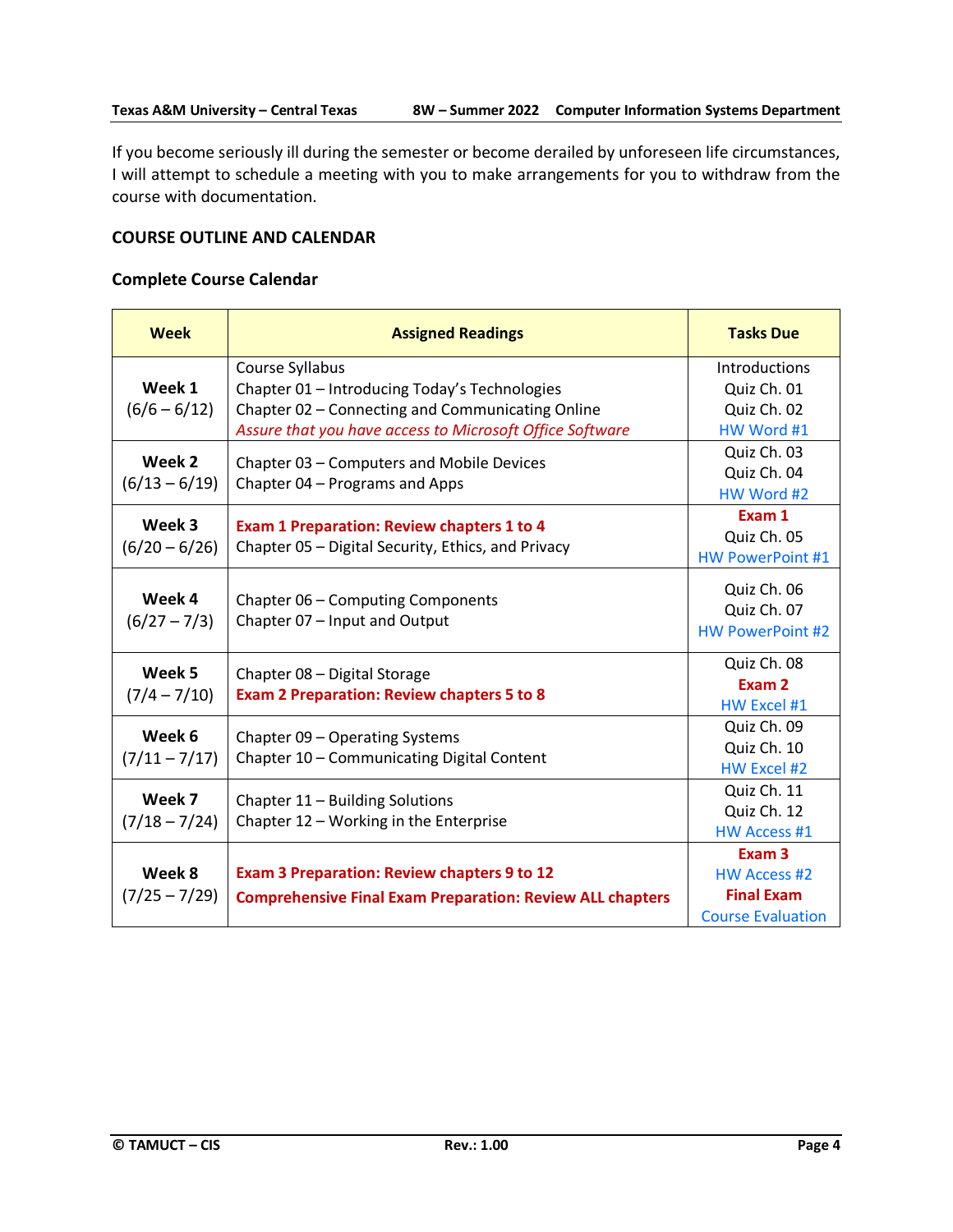#### **TECHNOLOGY REQUIREMENTS AND SUPPORT**

#### **Technology Requirements**

You will need access to Microsoft Office for this course, for which the license is provided to you through your TAMUCT account.

This course will use the A&M-Central Texas Instructure Canvas learning management system. **We strongly recommend the latest versions of Chrome or Firefox browsers. Canvas no longer supports any version of Internet Explorer.**

Logon to [A&M-Central Texas Canvas](https://tamuct.instructure.com/) [http://tamuct.instructure.com] or access Canvas through the [TAMUCT Online](http://tamuct.onecampus.com/) link in myCT [http://tamuct.onecampus.com]. You will log in through our Microsoft portal.

Username: Your MyCT email address. Password: Your MyCT password

#### **Canvas Support**

Use the Canvas Help link, located at the bottom of the left-hand menu, for issues with Canvas. You can select "Chat with Canvas Support," submit a support request through "Report a Problem," or call the Canvas support line: 1-844-757-0953.

For issues related to course content and requirements, contact your instructor.

#### **Online Proctored Testing**

A&M-Central Texas uses Proctorio for online identity verification and proctored testing. This service is provided at no direct cost to students. If the course requires identity verification or proctored testing, the technology requirements are: Any computer meeting the minimum computing requirements, plus web camera, speaker, and microphone (or headset). Proctorio also requires the Chrome web browser with their custom plug in.

#### **Other Technology Support**

For log-in problems, students should contact Help Desk Central, 24 hours a day, 7 days a week

Email[: helpdesk@tamu.edu](mailto:helpdesk@tamu.edu) Phone: (254) 519-5466 [Web Chat:](http://hdc.tamu.edu/) [http://hdc.tamu.edu] *Please let the support technician know you are an A&M-Central Texas student.*

#### **UNIVERSITY RESOURCES, PROCEDURES, AND GUIDELINES**

#### **Drop Policy**

If you discover that you need to drop this class, you must complete the [Drop Request](http://catalog.tamuct.edu/registration-records/drop-withdrawl) Dynamic Form through Warrior Web [\[http://catalog.tamuct.edu/registration-records/drop-withdrawl\]](http://catalog.tamuct.edu/registration-records/drop-withdrawl).

Faculty cannot drop students; this is always the responsibility of the student. The Registrar's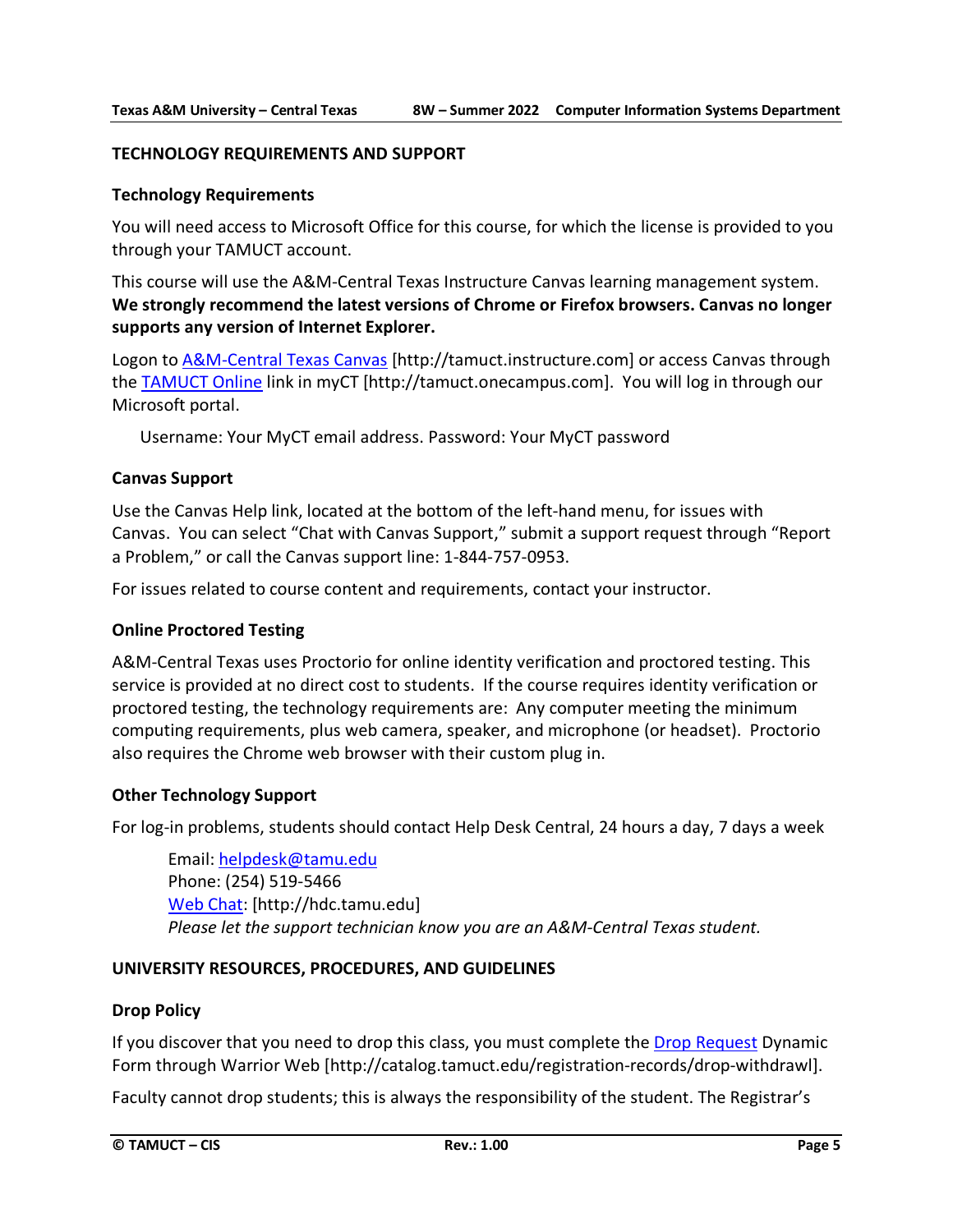Office will provide a deadline on the Academic Calendar for which the form must be completed. Once you submit the completed form to the Registrar's Office, you must go into Warrior Web and confirm that you are no longer enrolled. If you still show as enrolled, FOLLOW-UP with the Registrar's Office immediately. You are to attend class until the procedure is complete to avoid penalty for absence. Should you miss the drop deadline or fail to follow the procedure, you will receive an F in the course, which may affect your financial aid and/or VA educational benefits.

# **Academic Integrity**

Texas A&M University-Central Texas values the integrity of the academic enterprise and strives for the highest standards of academic conduct. A&M-Central Texas expects its students, faculty, and staff to support the adherence to high standards of personal and scholarly conduct to preserve the honor and integrity of the creative community. Any deviation by students from this expectation may result in a failing grade for the assignment and potentially a failing grade for the course. All academic misconduct concerns will be referred to the Office of Student Conduct. When in doubt on collaboration, citation, or any issue, please contact your instructor before taking a course of action.

For more [information](https://nam04.safelinks.protection.outlook.com/?url=https%3A%2F%2Fwww.tamuct.edu%2Fstudent-affairs%2Fstudent-conduct.html&data=04%7C01%7Clisa.bunkowski%40tamuct.edu%7Ccfb6e486f24745f53e1a08d910055cb2%7C9eed4e3000f744849ff193ad8005acec%7C0%7C0%7C637558437485252160%7CUnknown%7CTWFpbGZsb3d8eyJWIjoiMC4wLjAwMDAiLCJQIjoiV2luMzIiLCJBTiI6Ik1haWwiLCJXVCI6Mn0%3D%7C1000&sdata=yjftDEVHvLX%2FhM%2FcFU0B99krV1RgEWR%2BJ%2BhvtoR6TYk%3D&reserved=0) regarding the Student Conduct process, [https://www.tamuct.edu/student-affairs/student-conduct.html].

If you know of potential honor violations by other students, you may [submit](https://nam04.safelinks.protection.outlook.com/?url=https%3A%2F%2Fcm.maxient.com%2Freportingform.php%3FTAMUCentralTexas%26layout_id%3D0&data=04%7C01%7Clisa.bunkowski%40tamuct.edu%7Ccfb6e486f24745f53e1a08d910055cb2%7C9eed4e3000f744849ff193ad8005acec%7C0%7C0%7C637558437485262157%7CUnknown%7CTWFpbGZsb3d8eyJWIjoiMC4wLjAwMDAiLCJQIjoiV2luMzIiLCJBTiI6Ik1haWwiLCJXVCI6Mn0%3D%7C1000&sdata=CXGkOa6uPDPX1IMZ87z3aZDq2n91xfHKu4MMS43Ejjk%3D&reserved=0) a report, [https://cm.maxient.com/reportingform.php?TAMUCentralTexas&layout\_id=0].

# **Academic Accommodations**

At Texas A&M University-Central Texas, we value an inclusive learning environment where every student has an equal chance to succeed and has the right to a barrier-free education. The Warrior Center for Student Success, Equity and Inclusion is responsible for ensuring that students with a disability receive equal access to the university's programs, services and activities. If you believe you have a disability requiring reasonable accommodations, please contact the Office of Access and Inclusion, WH-212; or call (254) 501-5836. Any information you provide is private and confidential and will be treated as such.

For more information, please visit our [Access & Inclusion](https://tamuct.instructure.com/courses/717) Canvas page (log-in required) [https://tamuct.instructure.com/courses/717]

# **Important information for Pregnant and/or Parenting Students**

Texas A&M University-Central Texas supports students who are pregnant and/or parenting. In accordance with requirements of Title IX and related guidance from US Department of Education's Office of Civil Rights, the Dean of Student Affairs' Office can assist students who are pregnant and/or parenting in seeking accommodations related to pregnancy and/or parenting. Students should seek out assistance as early in the pregnancy as possible. For more information, please visit [Student Affairs](https://www.tamuct.edu/student-affairs/pregnant-and-parenting-students.html) [http://www.tamuct.edu/student-affairs/pregnantand-parenting-students.html]. Students may also contact the institution's Title IX Coordinator.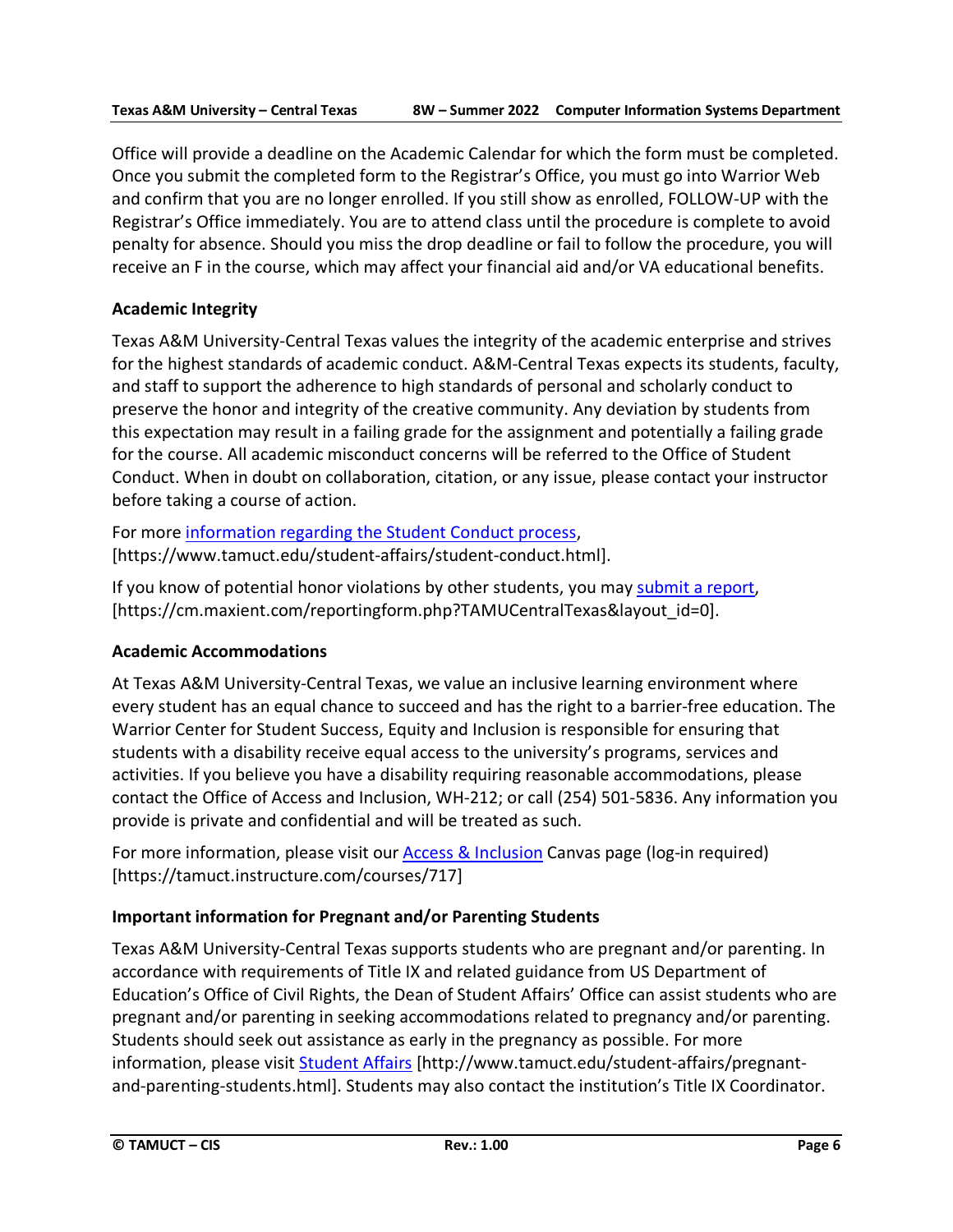If you would like to read more about these [requirements and guidelines](http://www2.ed.gov/about/offices/list/ocr/docs/pregnancy.pdf) online, please visit the website [http://www2.ed.gov/about/offices/list/ocr/docs/pregnancy.pdf].

Title IX of the Education Amendments Act of 1972 prohibits discrimination on the basis of sex and gender–including pregnancy, parenting, and all related conditions. A&M-Central Texas is able to provide flexible and individualized reasonable accommodation to pregnant and parenting students. All pregnant and parenting students should contact the Associate Dean in the Division of Student Affairs at (254) 501-5909 to seek out assistance. Students may also contact the University's Title IX Coordinator.

# **Tutoring**

Tutoring is available to all A&M-Central Texas students, both virtually and in-person. Student success coaching is available online upon request. To schedule tutoring sessions and view tutor availability, please visit Tutor [Matching](https://tutormatchingservice.com/TAMUCT) Services [http://tutormatchingservice.com/TAMUCT] or visit the Tutoring Center in 111 Warrior Hall. Chat live with a remote tutor 24/7 for almost any subject from on your computer! Tutor.com is an online tutoring platform that enables A&M-Central Texas students to log in and receive online tutoring support at no additional cost. This tool provides tutoring in over 40 subject areas except writing support. Access Tutor.com through Canvas.

If you have a question, are interested in becoming a tutor, or in need of success coaching contact the Warrior Center for Student Success, Equity and Inclusion at (254) 501-5836, visit the Warrior Center at 212 Warrior Hall, or by emailing [WarriorCenter@tamuct.edu.](mailto:WarriorCenter@tamuct.edu)

# **University Writing Center**

University Writing Center: Located in Warrior Hall 416, the University Writing Center (UWC) at Texas A&M University–Central Texas (A&M–Central Texas) is a free service open to all A&M– Central Texas students. For the Spring 2022 semester, the hours of operation are from 10:00 a.m.-5:00 p.m. Monday thru Thursday in Warrior Hall 416 (with online tutoring available every hour as well) with satellite hours available online only Monday thru Thursday from 6:00-9:00 p.m. and Saturday 12:00-3:00 p.m.

Tutors are prepared to help writers of all levels and abilities at any stage of the writing process. While tutors will not write, edit, or grade papers, they will assist students in developing more effective composing practices. By providing a practice audience for students' ideas and writing, our tutors highlight the ways in which they read and interpret students' texts, offering guidance and support throughout the various stages of the writing process. In addition, students may work independently in the UWC by checking out a laptop that runs the Microsoft Office suite and connects to WiFi, or by consulting our resources on writing, including all of the relevant style guides. Whether you need help brainstorming ideas, organizing an essay, proofreading, understanding proper citation practices, or just want a quiet place to work, the UWC is here to help!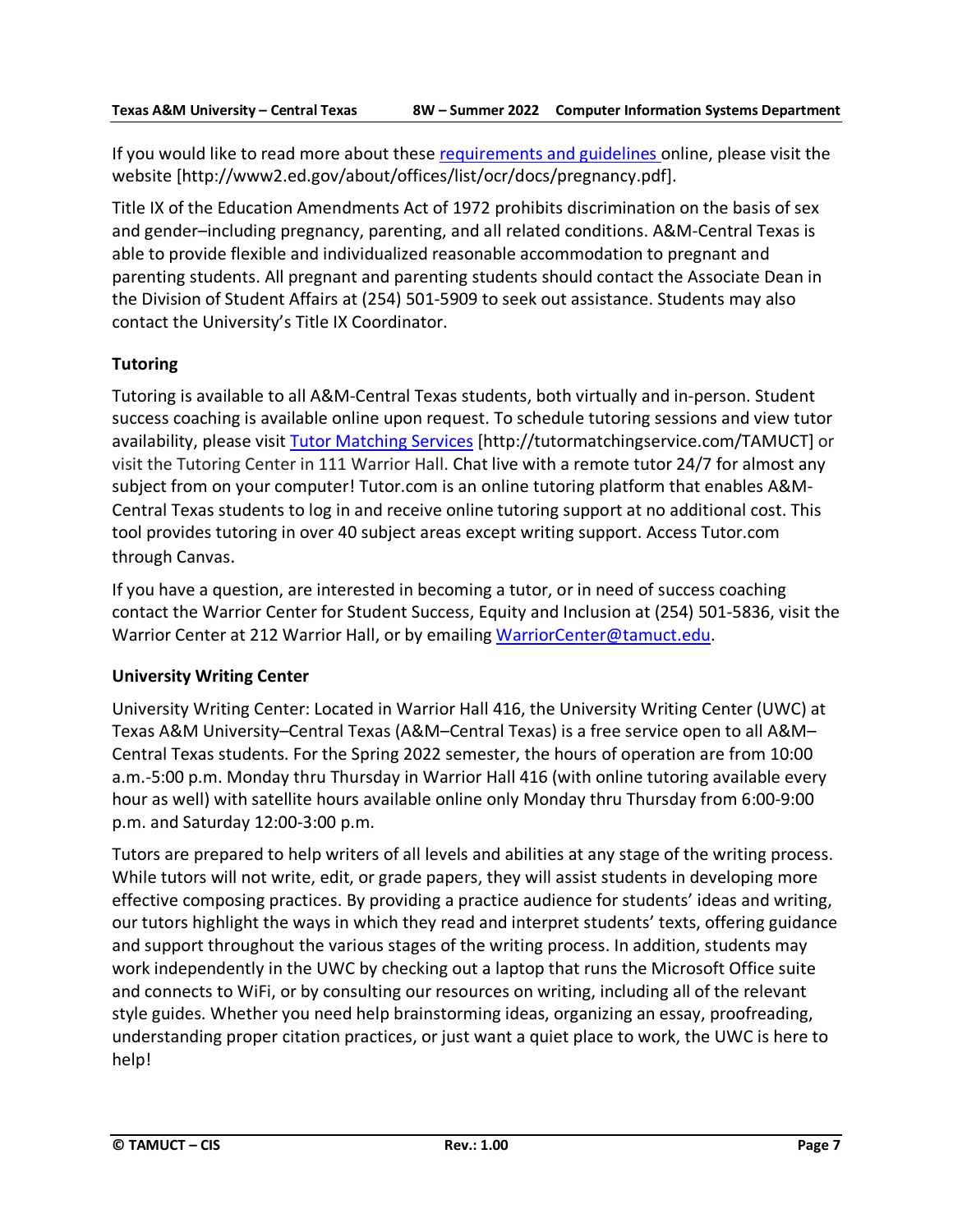Students may arrange a one-to-one session with a trained and experienced writing tutor by making an appointment via [WCOnline](https://tamuct.mywconline.com/) [http://tamuct.mywconline.com]. In addition, you can email Dr. Bruce Bowles Jr. at [bruce.bowles@tamuct.edu](mailto:bruce.bowles@tamuct.edu) if you have any questions about the UWC, need any assistance with scheduling, or would like to schedule a recurring appointment with your favorite tutor by making an appointment via [WCOnline](https://tamuct.mywconline.com/)

[http://tamuct.mywconline.com]. In addition, you can email Dr. Bruce Bowles Jr. at [bruce.bowles@tamuct.edu](mailto:bruce.bowles@tamuct.edu) if you have any questions about the UWC, need any assistance with scheduling, or would like to schedule a recurring appointment with your favorite tutor.

# **University Library**

The University Library provides many services in support of research across campus and at a distance. We offer over 200 electronic databases containing approximately 400,000 eBooks and 82,000 journals, in addition to the 96,000 items in our print collection, which can be mailed to students who live more than 50 miles from campus. Research guides for each subject taught at A&M-Central Texas are available through our website to help students navigate these resources. On campus, the library offers technology including cameras, laptops, microphones, webcams, and digital sound recorders.

Research assistance from a librarian is also available 24 hours a day through our online chat service, and at the reference desk when the library is open. Research sessions can be scheduled for more comprehensive assistance, and may take place virtually through WebEx, Microsoft Teams or in-person at the library.

Schedule an [appointment](https://nam04.safelinks.protection.outlook.com/?url=https%3A%2F%2Ftamuct.libcal.com%2Fappointments%2F%3Fg%3D6956&data=04%7C01%7Clisa.bunkowski%40tamuct.edu%7Cde2c07d9f5804f09518008d9ab7ba6ff%7C9eed4e3000f744849ff193ad8005acec%7C0%7C0%7C637729369835011558%7CUnknown%7CTWFpbGZsb3d8eyJWIjoiMC4wLjAwMDAiLCJQIjoiV2luMzIiLCJBTiI6Ik1haWwiLCJXVCI6Mn0%3D%7C3000&sdata=KhtjgRSAw9aq%2FoBsB6wyu8b7PSuGN5EGPypzr3Ty2No%3D&reserved=0) here [http://tamuct.libcal.com/appointments/?g=6956]. Assistance may cover many topics, including how to find articles in peer-reviewed journals, how to cite resources, and how to piece together research for written assignments.

Our 27,000-square-foot facility on the A&M-Central Texas main campus includes student lounges, private study rooms, group workspaces, computer labs, family areas suitable for all ages, and many other features. Services such as interlibrary loan, TexShare, binding, and laminating are available.

The library frequently offers workshops, tours, readings, and other events. For more information, please visit our Library [website](https://nam04.safelinks.protection.outlook.com/?url=https%3A%2F%2Ftamuct.libguides.com%2Findex&data=04%7C01%7Clisa.bunkowski%40tamuct.edu%7C7d8489e8839a4915335f08d916f067f2%7C9eed4e3000f744849ff193ad8005acec%7C0%7C0%7C637566044056484222%7CUnknown%7CTWFpbGZsb3d8eyJWIjoiMC4wLjAwMDAiLCJQIjoiV2luMzIiLCJBTiI6Ik1haWwiLCJXVCI6Mn0%3D%7C1000&sdata=2R755V6rcIyedGrd4Os5rkgn1PvhHKU3kUV1vBKiHFo%3D&reserved=0) [http://tamuct.libguides.com/index].

# **OPTIONAL POLICY STATEMENTS**

# **A Note about Sexual Violence at A&M-Central Texas**

Sexual violence is a serious safety, social justice, and public health issue. The university offers support for anyone struggling with these issues. University faculty are mandated reporters, so if someone discloses that they were sexually assaulted (or a victim of Domestic/Dating Violence or Stalking) while a student at TAMUCT, faculty members are required to inform the Title IX Office. If you want to discuss any of these issues confidentially, you can do so through Student Wellness and Counseling (254-501-5955) located on the second floor of Warrior Hall (207L).